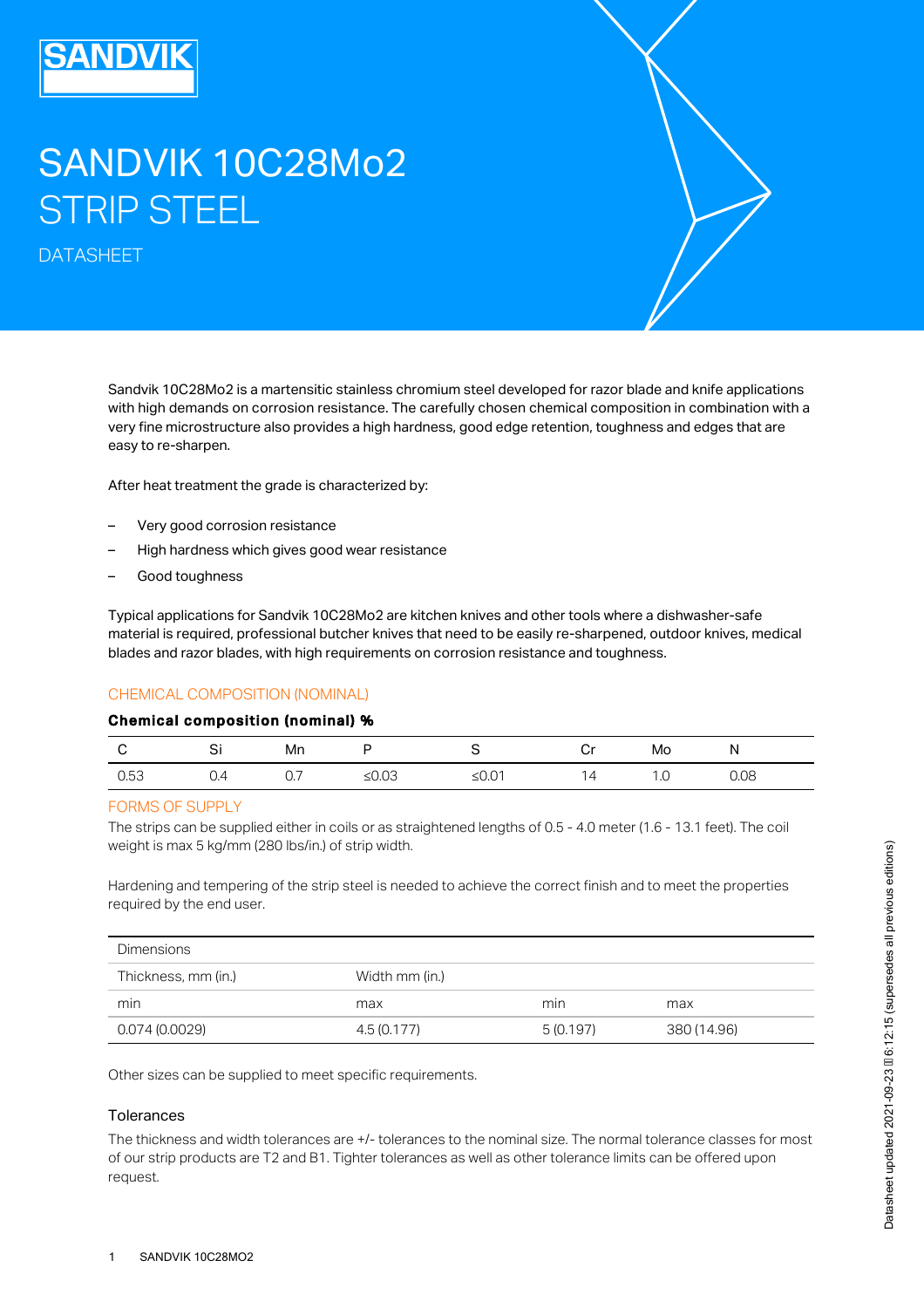# HEAT TREATMENT

The exact hardening parameters need to be adjusted in every individual furnace. A general recommendation is given below:

#### Austenitizing:

Piece hardening:

*To room temperature:* Recommended temperature: 1050°C (1920°F) *Deep freezing to -70°C:* Recommended temperature: 1070°C (1960°F) Time in furnace according to table.

| Thickness (mm)                              | Thickness (in.) | Time (minutes) |
|---------------------------------------------|-----------------|----------------|
| 2.5                                         | 0.100           | 5              |
| $\frac{1}{3.0}$<br>$\overline{\phantom{0}}$ | 0.118           | 6              |
| 3.25                                        | 0.128           |                |
| $\frac{1}{3.5}$                             | 0.138           | 8              |
| 3.75                                        | 0.148           | 10             |
| 4                                           | 0.157           | 12             |

## Batch hardening:

*To room temperature:* Recommended temperature: 1040°C (1900°F) *Deep freezing to -70°C:* Recommended temperature: 1060°C (1940°F) Soaking time 30 minutes in furnace.

The temperature should first be equalized at 850°C (1560°F) for 30 minutes to avoid necessary temperature variations.

## Quenching:

Quench to room temperature as rapid as possible. For optimum results 600°C (1110°F) should be reached within 2 minutes or less.

#### Tempering:

It is recommended that tempering is performed between 175-350°C (345-660°F) for 2 hours. Below is an estimation of the hardness levels that can be expected with different tempering temperatures.

*After quenching to room temperature:*

| <b>Hardness</b> | Temperature   |
|-----------------|---------------|
| 58 HRC          | 175°C (345°F) |
| 56 HRC          | 225°C (435°F) |
| 55 HRC          | 350°C (660°F) |

## *After deep-freezing:*

| <b>Hardness</b> | Temperature   |
|-----------------|---------------|
| 60 HRC          | 175°C (345°F) |
| 58 HRC          | 225°C (435°F) |
| 56 HRC          | 350°C (660°F) |